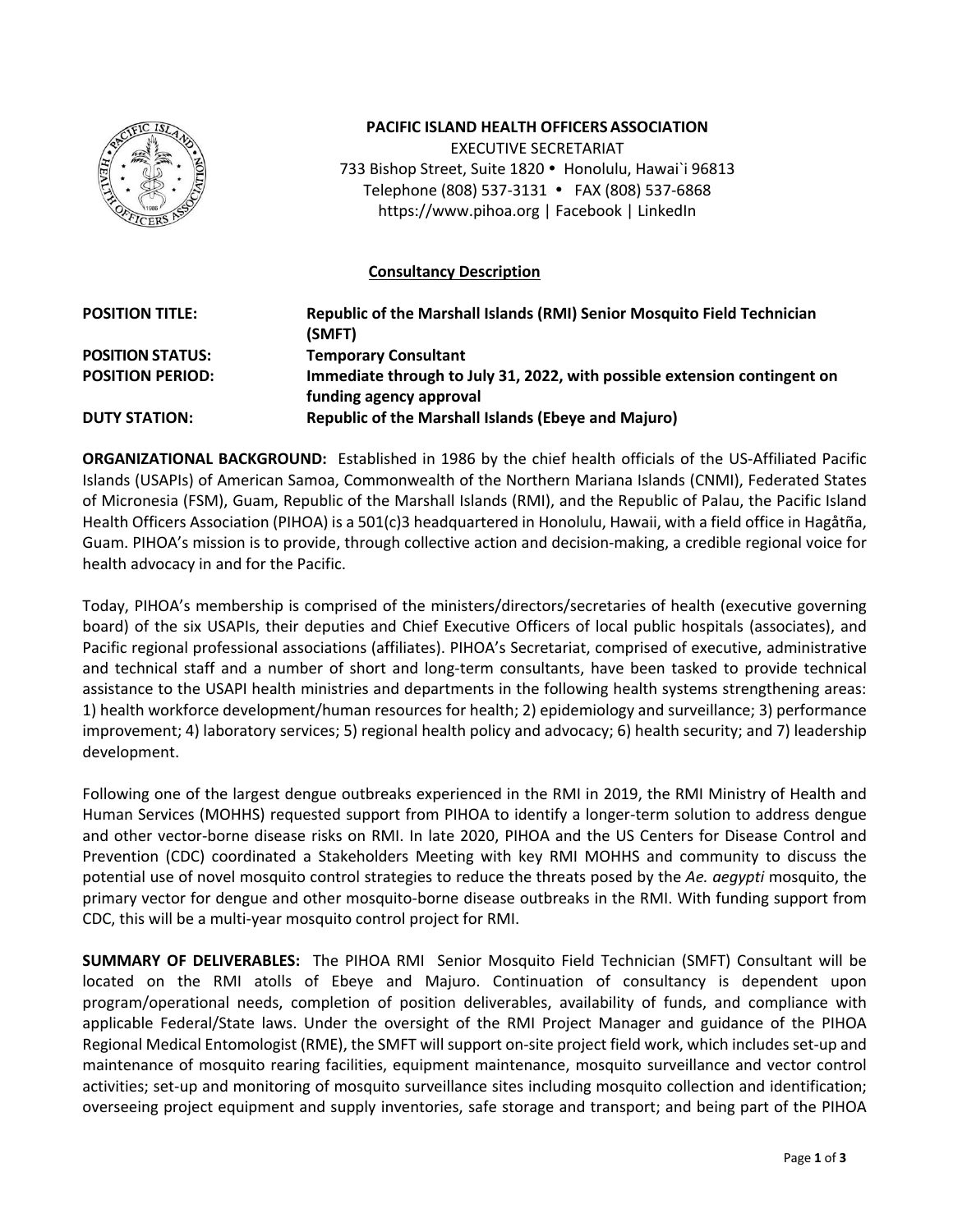and RMI Ministry of Health and Human Services team to engage with community leadership and members on project work and progress when called upon.

**Special Requirements:** Must reside in the RMI and be fluent in English and Marshallese languages. Given the nature of PIHOA work in the Pacific region and travel requirements for the position, PIHOA staff and contractors may potentially be exposed to vector-borne and local infectious diseases, rough terrain, inclement weather conditions, high humidity, intense heat and sun, vicious animals, poisonous plants/sea creatures, and travel in small commuter planes and small boats. Position may be required to travel from duty station for short and long periods of time, and often to multiple locations at any given time. Candidate must be able to work in resourcelimited, rural island environments with limited public infrastructure and communications, and often less than 1 to 2-star accommodation with little to no disability access.

## **MAJOR DELIVERABLES:**

- 1. Lead local, on-site Field Technicians contracted to support on-site project work.
- 2. Oversee set-up and maintenance of mosquito surveillance activities.
- 3. Survey, identify, document, and provide recommendations relevant to the project.
- 4. Ensure set-up and maintenance of mosquito laboratories and surveillance sites.
- 5. Using basic computer skills, maintain and monitor mosquito surveillance equipment, maintain records, prepare input for reports, and evaluate treatment efforts within an assigned area.
- 6. Ensure accountability of project equipment and supply inventories, safe storage, and transport.
- 7. Participate as part of the PIHOA and USAPI health department project team to engage with community leadership and members on project work and progress when called upon.
- 8. Participate in project meetings and outreach events with project stakeholders and partners. May lead outreach events.
- 9. Submission of monthly invoice and activity progress reports, or as needed/determined by grantor/Secretariat.
- 10. Completes other deliverables as agreed upon, in compliance with PIHOA contract.

## **PRIMARY QUALIFICATIONS:**

- **Education:** High school diploma or equivalent required.
- **Experience:** At least three years of experience in pest management, vector surveillance and/or control, of which one year must have been in a supervisory capacity.
- **Knowledge:** The following knowledge is desired, but not required: biology and ecology of vectors and vector-borne diseases; methods of prevention and abatement of vector infestations, pesticide safety, personal protection, and hazards to non-target species; scientific principles and procedures of conducting vector surveillance and control; knowledge of sensitive environmental issues and relevant state and local ordinance that govern environmental impact; knowledge of environmental issues that relate state and local ordinance; field investigative procedures; and methods of enforcement to empower local enforcement agencies to protect the public from disease vectors.
- **Skills and Abilities:** Provide clear and accurate protocols, procedures, policies, correspondence and other instructional materials; prepare reports, evaluations, and recommendations. Lead, manage and control of Vector Control field staff. Communicate orally; provide clear advice, guidance and instructions in regards to interpretation of the policies, laws, rules and regulations. Work cooperatively and effectively with staff, local agencies and public. Make decisions. Execute effective computer skills.
- **Other Requirements:** Must have advanced English written and oral communication skills; must be proficient in Microsoft Office software applications (e.g. Excel, PowerPoint, Word, Outlook).
- **Travel:** Must be willing and able to travel in the US mainland, Asia-Pacific region and internationally, when required, including working in low-resource settings.
- **Other Requirements**: Must possess a valid passport and driver's license.